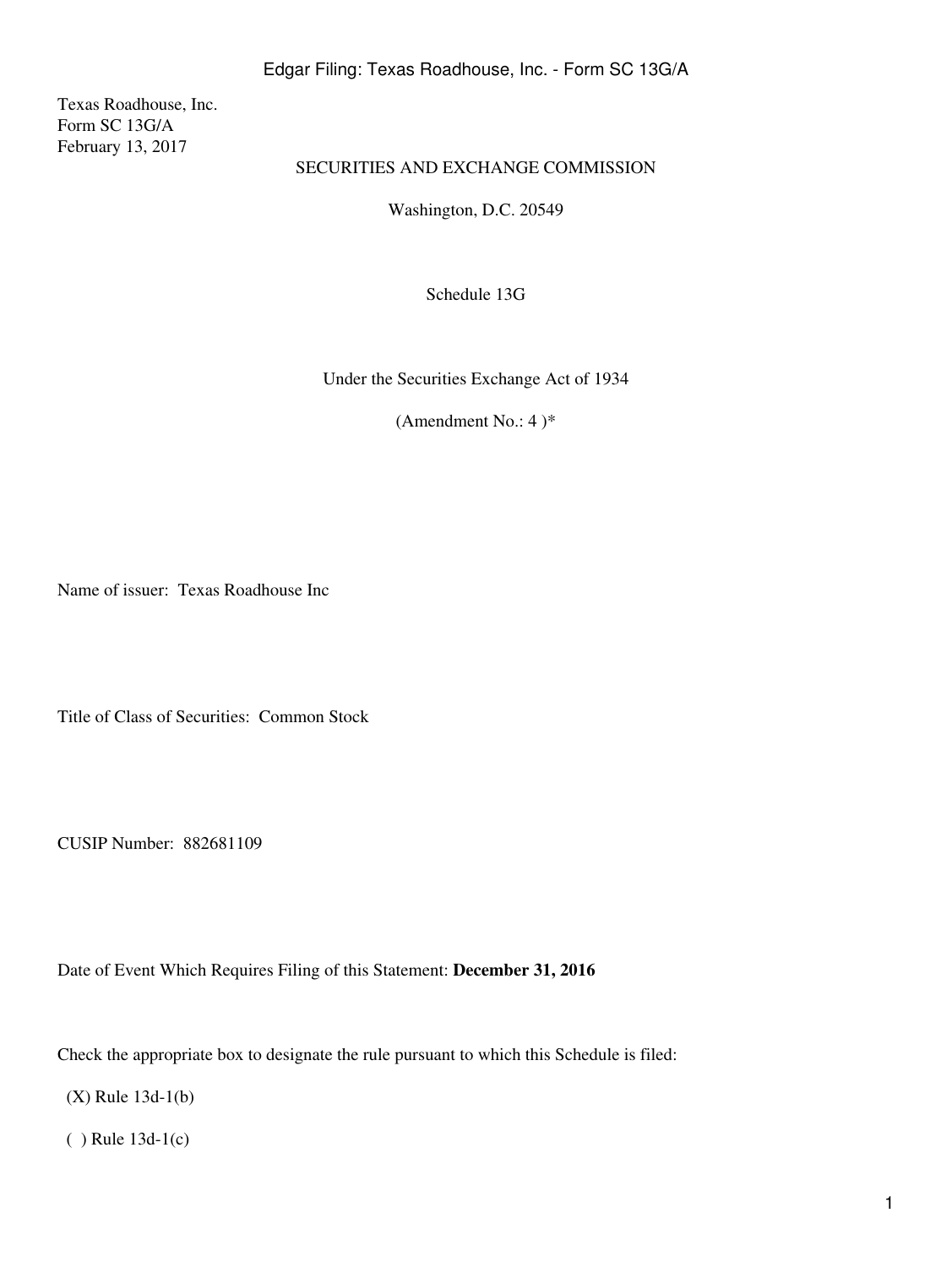( ) Rule 13d-1(d)

 \*The remainder of this cover page shall be filled out for a reporting person's initial filing on this form with respect to the subject class of securities, and for any subsequent amendment containing information which would alter the disclosures provided in a prior cover page.

 The information required in the remainder of this cover page shall not be deemed to be "filed" for the purpose of Section 18 of the Securities Exchange Act of 1934 ("Act") or otherwise subject to the liabilities of that section of the Act but shall be subject to all other provisions of the Act (however, see the Notes).

(Continued on the following page(s))

13G

CUSIP No.: 882681109

## 1. NAME OF REPORTING PERSON

#### S.S. OR I.R.S. IDENTIFICATION NO. OF ABOVE PERSON

The Vanguard Group - 23-1945930

## 2. CHECK THE APPROPRIATE [LINE] IF A MEMBER OF A GROUP

A. B.  $X$ 

#### 3. SEC USE ONLY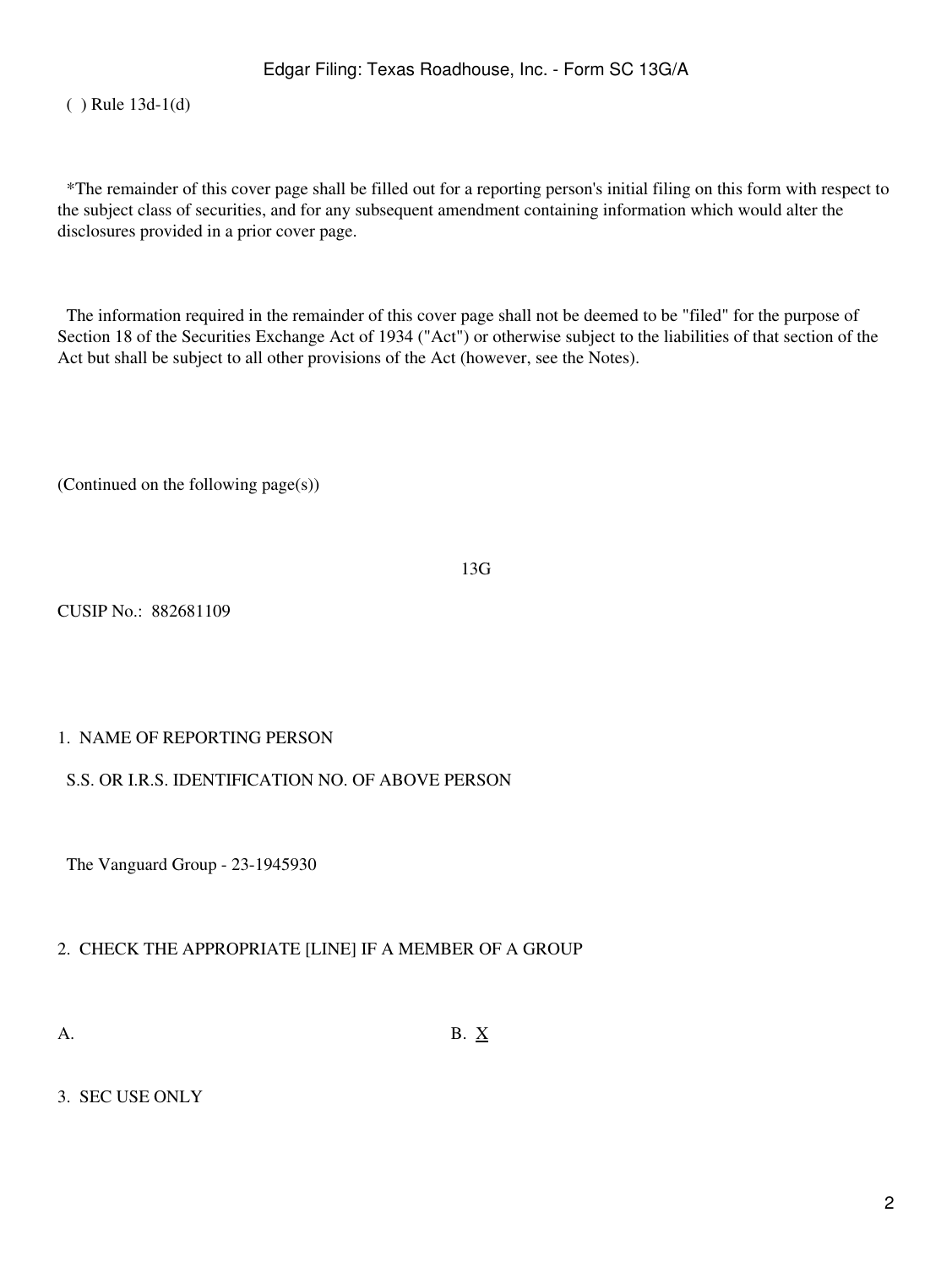# 4. CITIZENSHIP OF PLACE OF ORGANIZATION

Pennsylvania

(For questions 5-8, report the number of shares beneficially owned by each reporting person with:)

## 5. SOLE VOTING POWER

130,867

# 6. SHARED VOTING POWER

7,379

## 7. SOLE DISPOSITIVE POWER

4,751,107

## 8. SHARED DISPOSITIVE POWER

134,518

## 9. AGGREGATE AMOUNT BENEFICIALLY OWNED BY EACH REPORTING PERSON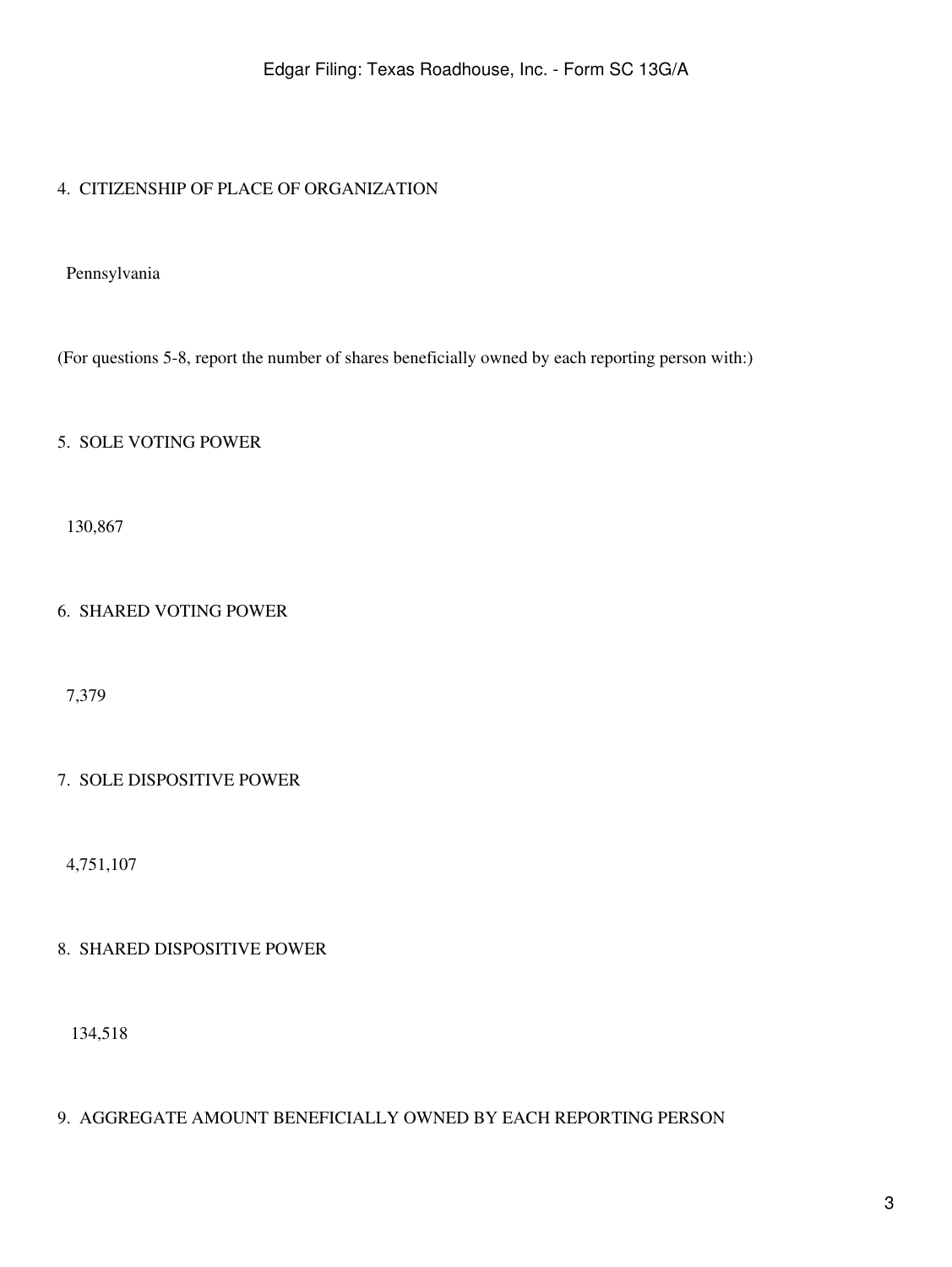4,885,625

# 10. CHECK BOX IF THE AGGREGATE AMOUNT IN ROW (9) EXCLUDES CERTAIN SHARES

N/A

# 11. PERCENT OF CLASS REPRESENTED BY AMOUNT IN ROW 9

6.92%

# 12. TYPE OF REPORTING PERSON

IA

# SECURITIES AND EXCHANGE COMMISSION

Washington, D.C. 20549

# SCHEDULE 13G

Under the Securities Act of 1934

Check the following [line] if a fee is being paid with this statement N/A

Item 1(a) - Name of Issuer:

Texas Roadhouse Inc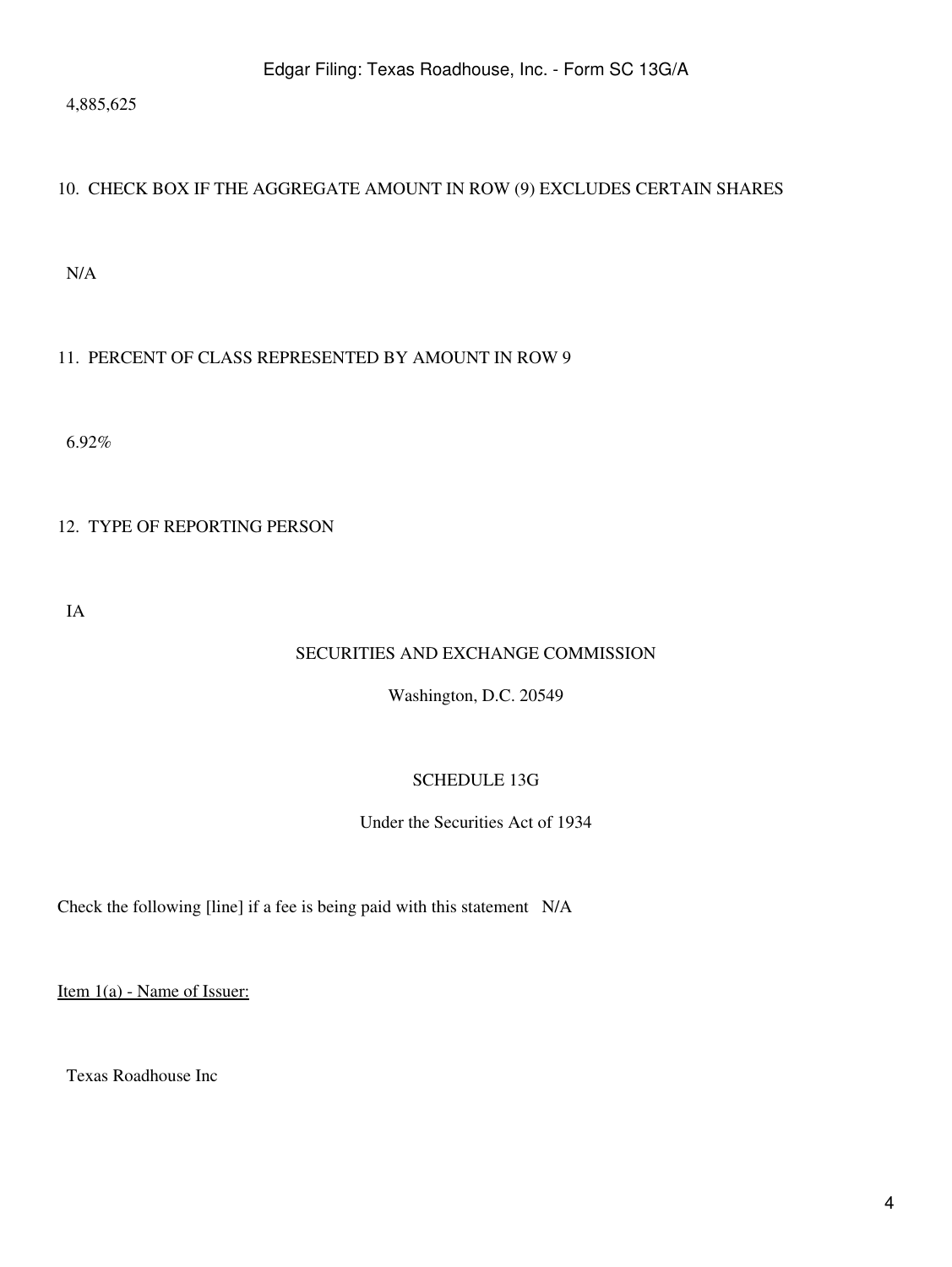Item 1(b) - Address of Issuer's Principal Executive Offices:

6040 Dutchmans Lane

Louisville, KY 40205

Item 2(a) - Name of Person Filing:

The Vanguard Group - 23-1945930

#### Item 2(b) – Address of Principal Business Office or, if none, residence:

100 Vanguard Blvd.

Malvern, PA 19355

Item  $2(c)$  – Citizenship:

Pennsylvania

Item 2(d) - Title of Class of Securities:

Common Stock

Item 2(e) - CUSIP Number

882681109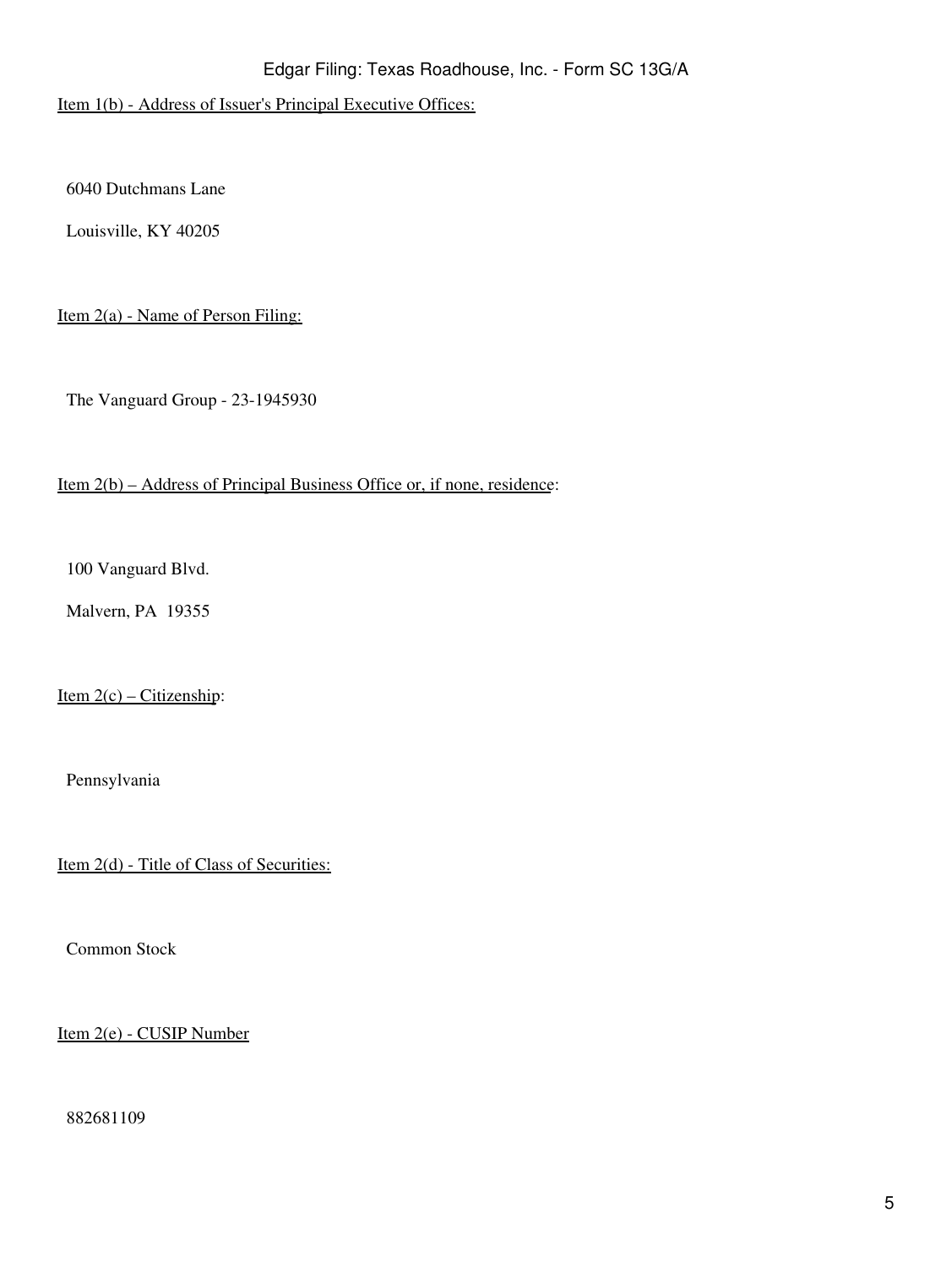Item 3 - Type of Filing:

 This statement is being filed pursuant to Rule 13d-1. An investment adviser in accordance with §240.13d-1(b)(1)(ii)(E).

Item 4 - Ownership:

(a) Amount Beneficially Owned:

4,885,625

(b) Percent of Class:

6.92%

(c) Number of shares as to which such person has:

- (i) sole power to vote or direct to vote: 130,867
- (ii) shared power to vote or direct to vote: 7,379
- (iii) sole power to dispose of or to direct the disposition of: 4,751,107
- (iv) shared power to dispose or to direct the disposition of: 134,518

#### Comments: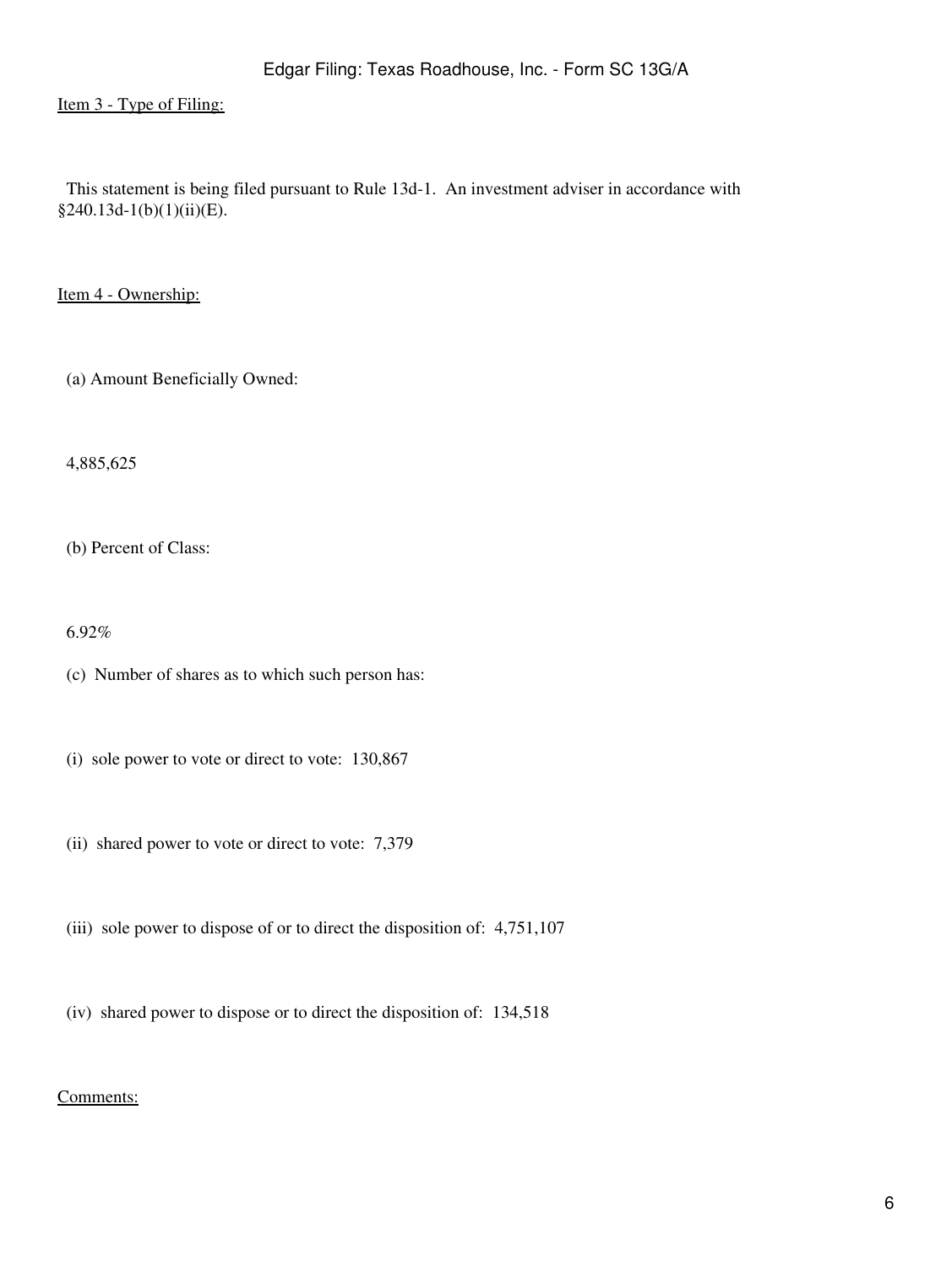# Item 5 - Ownership of Five Percent or Less of a Class:

Not Applicable

### Item 6 - Ownership of More Than Five Percent on Behalf of Another Person:

Not applicable

# Item 7 - Identification and Classification of the Subsidiary Which Acquired The Security Being Reported on by the Parent Holding Company:

See Attached Appendix A

## Item 8 - Identification and Classification of Members of Group:

Not applicable

Item 9 - Notice of Dissolution of Group:

Not applicable

Item 10 - Certification:

 By signing below I certify that, to the best of my knowledge and belief, the securities referred to above were acquired in the ordinary course of business and were not acquired for the purpose of and do not have the effect of changing or influencing the control of the issuer of such securities and were not acquired in connection with or as a participant in any transaction having such purpose or effect.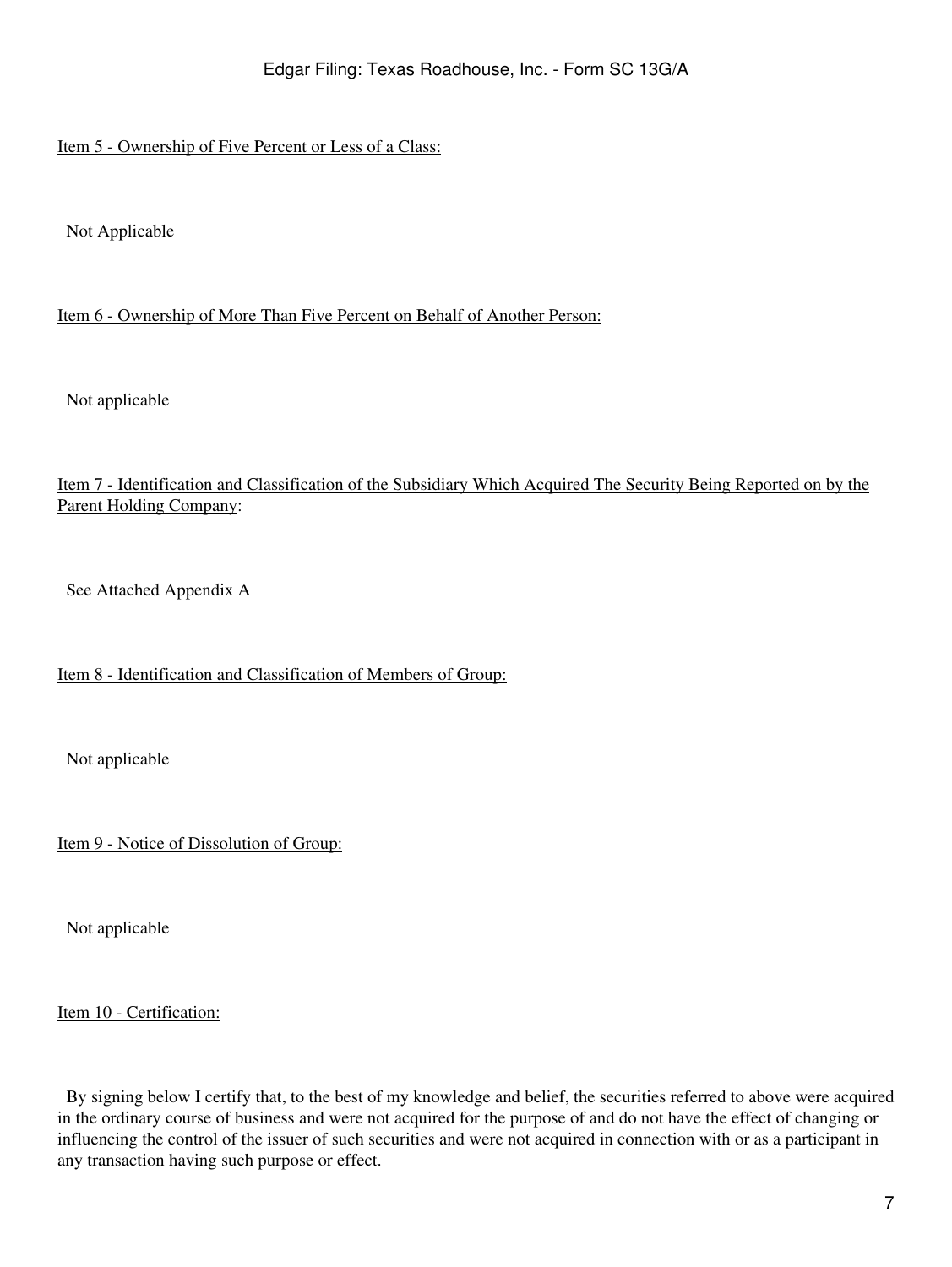#### Signature

 After reasonable inquiry and to the best of my knowledge and belief, I certify that the information set forth in this statement is true, complete and correct.

Date: 02/09/2017

By /s/ F. William McNabb III\*

F. William McNabb III

President and Chief Executive Officer

\*By: /s/ Glenn Booraem

Glenn Booraem, pursuant to a Power of Attorney filed September 9, 2013, see File Number 005-56905, Incorporated by Reference

Appendix A

 Vanguard Fiduciary Trust Company ("VFTC"), a wholly-owned subsidiary of The Vanguard Group, Inc., is the beneficial owner of 127,139 shares or .18% of the Common Stock outstanding of the Company as a result of its serving as investment manager of collective trust accounts.

Vanguard Investments Australia, Ltd. ("VIA"), a wholly-owned subsidiary of The Vanguard Group, Inc., is the beneficial owner of 11,107 shares or .01% of the Common Stock outstanding of the Company as a result of its serving as investment manager of Australian investment offerings.